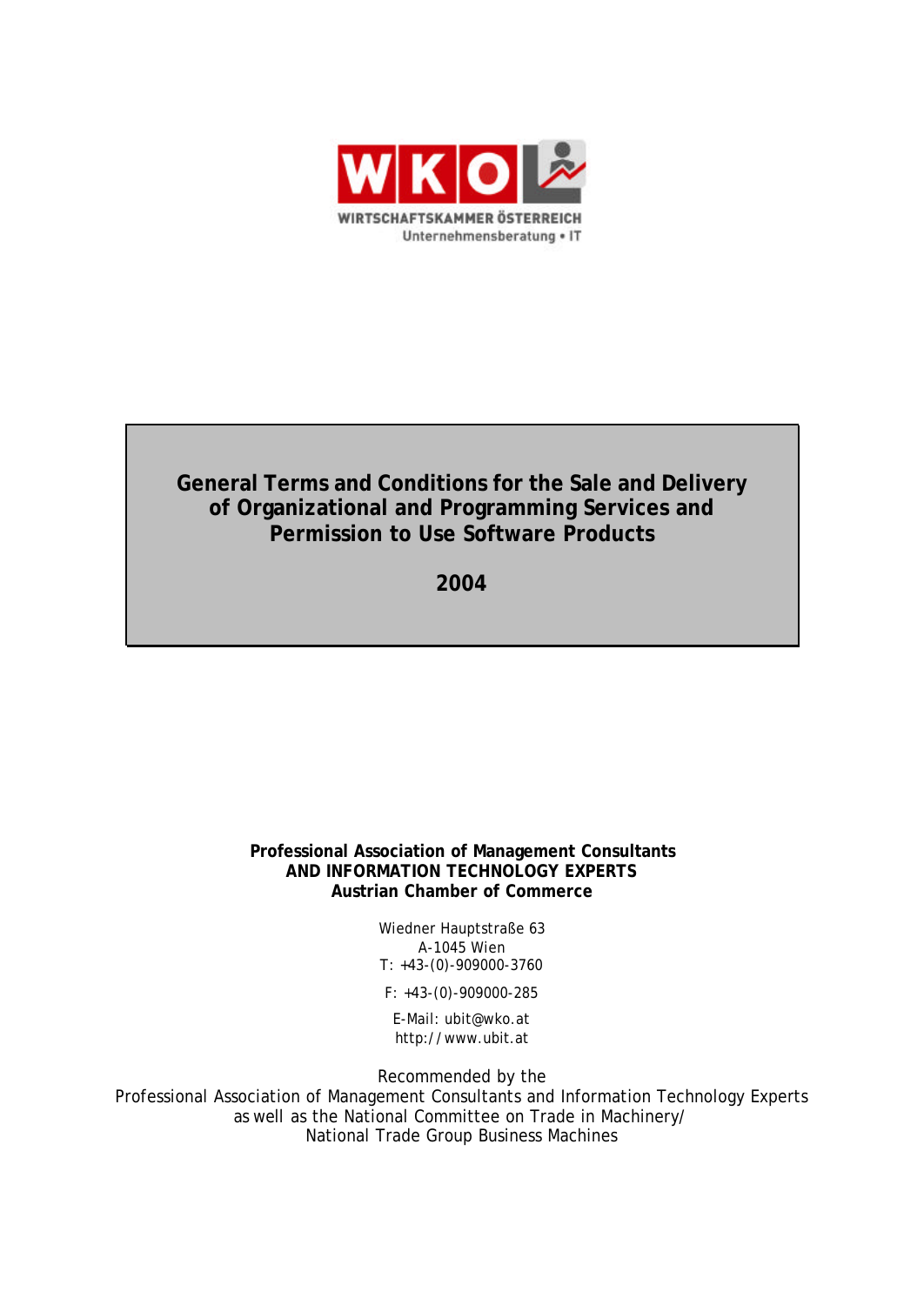### **1. Scope and Validity of Contract**

All orders and agreements are only then legally binding, when they have been signed by an authorized representative of the seller and they obligate only to the extent set forth in the order confirmation. The terms and conditions of the buyer are invalid for the legal transaction which is the subject of this contract, as well as for the entirety of our business relations. All offers are subject to change without notice.

### **2. Performance and Inspection**

- 2.1. The subject of an order can be:
	- Development of an organizational plan
	- Macro- and micro-analyses
	- Creation of custom-designed programs
	- Delivery of library (standard) programs
	- Acquisition of rights to use software products
	- Acquisition of exclusive rights to use and to exploit software products
	- Support at system start-up / support during system changeover
	- Telephone advisory service
	- Program maintenance
	- Creation of program carriers
	- Other services
- 2.2. Individual organizational plans and programs shall be elaborated in line with the type and scope of the information, documents and accessory aids which have been made available in toto by the buyer. Included are customary test data as well as the opportunity to test to the necessary extent, which the buyer shall make available on a timely basis, during normal business hours, and at his expense. If the buyer has already been working in real time in an operating system that is being made available for testing, the responsibility for securing the real data lies with the buyer.
- 2.3. The basis for creating custom-designed programs shall be the written performance specifications that either are provided by the buyer or that the seller writes up, at charge to the buyer, on the basis of documentation and information provided to him by the buyer. This performance catalogue is to be inspected by the buyer for correctness and completeness and is to be initialed by him as a sign of his assent. Requests for modifications which are made thereafter can result in separate deadline and price agreements.
- 2.4. For individually created software or program adaptations, it is required that each program be accepted by the buyer at the latest four weeks after delivery by the seller. This acceptance will be confirmed in a record of the transaction by the buyer (inspection for correctness and completeness in line with the performance specifications accepted by the seller on the basis of the test data made available to him, as described in 2.2). Should the buyer allow four weeks to pass without accepting the program, the delivered software shall be deemed to have been accepted as at the last day of the stated time period. If the buyer uses the software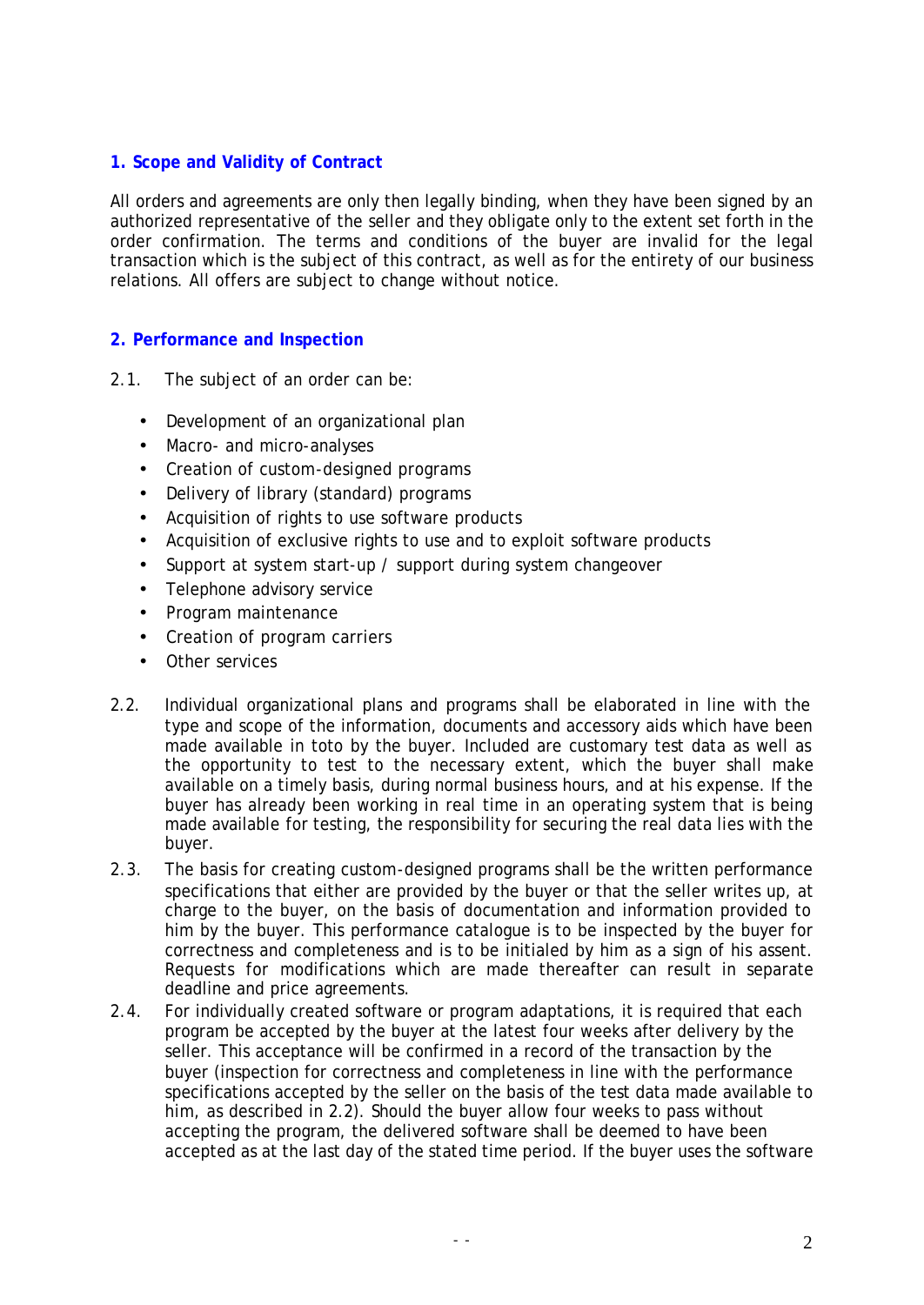in real-time operations, the software is thereby deemed to have been accepted by the buyer. Possible defects – deviations from the written performance specifications – are to be reported to the seller with sufficient supporting documentation. The seller shall make efforts to correct the defects as quickly as possible. If there are serious defects that have been reported in writing, i.e., if real-time operations have not commenced or cannot be continued, a renewed acceptance of the work following correction of the deficiency is required. The buyer does not have the right to refuse software because of immaterial defects.

- 2.5. When library (standard) programs have been ordered, the buyer confirms by virtue of the order his knowledge of the scope of performance of the ordered program.
- 2.6. Should it prove in the course of the work to be impossible, actually or legally, to complete the order in line with the performance specifications, it is the responsibility of the seller immediately to inform the buyer thereof. If the buyer does not change the performance specifications accordingly or create the conditions to make completion of the order possible, the seller can reject performance of the order. If the impossibility of carrying out the order is due to an omission on the part of the buyer or to a later change by the buyer in the performance specifications, the seller is entitled to withdraw from the order. The buyer is to reimburse the seller's costs and fees that have come due for the work as well as any dismantling costs.
- 2.7. The shipment of program carriers, documentation, and performance specifications shall be at the expense and risk of the buyer. Should the buyer wish further training and elucidation, these will be billed separately. Insurance will be taken out only at the request of the buyer.

### **3. Prices, Taxes and Fees**

- 3.1. All prices are in Euro and do not include sales tax. They are valid only for the present order. The quoted prices are ex business domicile or branch office of the seller. The costs of program carriers (e.g., CD's, magnetic tapes, magnetic disks, floppy disks, streamer tapes, magnetic tape cassettes, etc.) as well as any contract fees shall be billed separately.
- 3.2. For library (standard) programs the valid prices are the list prices in effect on the day of delivery. All other services (organizational consultancy, programming, training, support during changeover, telephone advisory services) will be charged at the rates in effect on the day the services are performed. Deviations from the amount of time calculated as being required for the work (which serves as the basis for the price calculation) and for which the seller is not responsible, shall be charged according to the actual time spent.
- 3.3. The costs for travel, per diem, and overnight accommodation costs shall be invoiced separately to the buyer according to the valid respective rates. Transit time is to be considered as work time.

## **4. Delivery Dates**

4.1. The seller is to endeavor to keep as closely as possible to the agreed dates for completion of the order.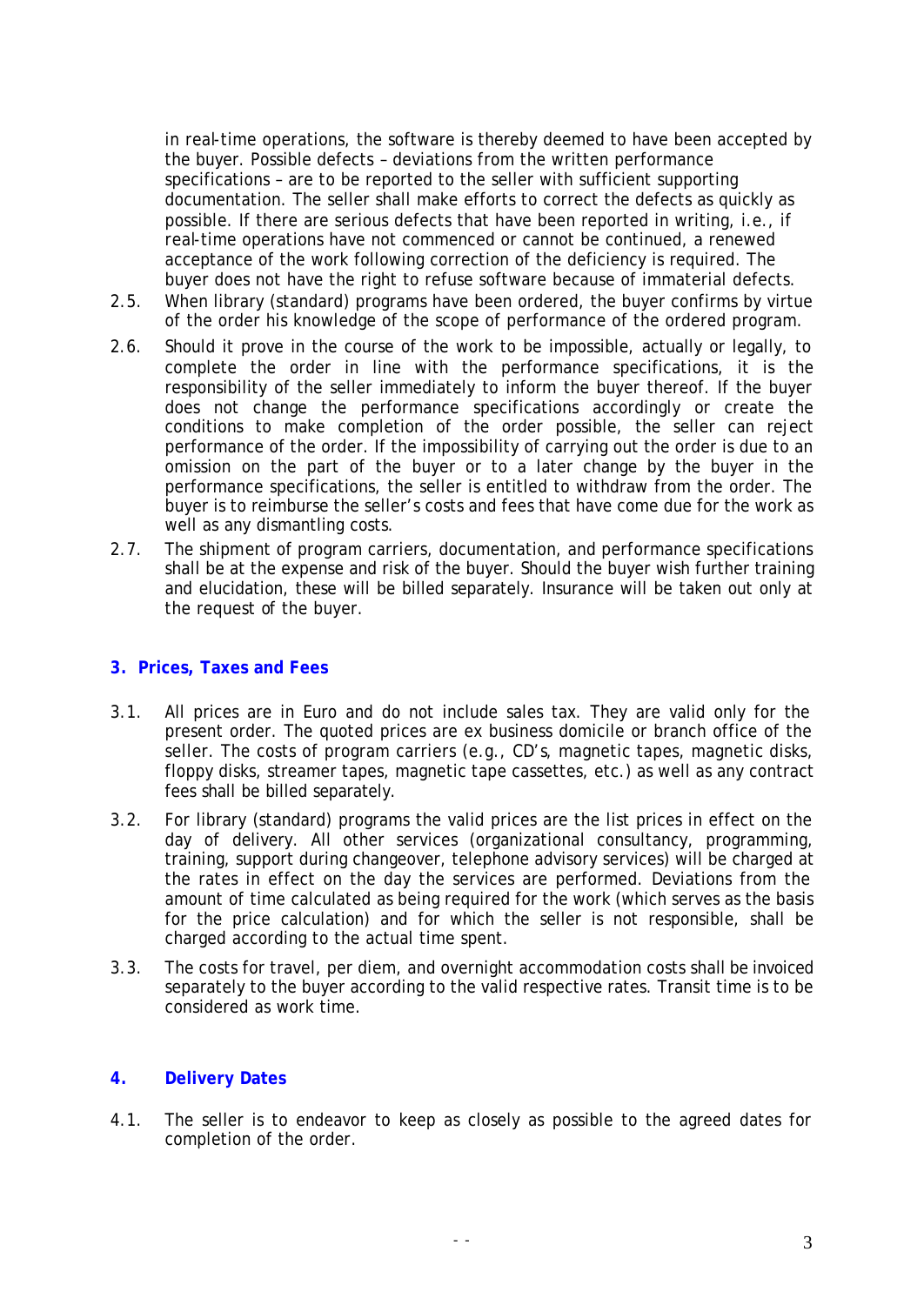- 4.2. The targeted completion dates can only then be met if 1) the buyer makes available to the seller in full, on the dates established by the seller, all the necessary preliminary work and documents, especially the performance specifications accepted by him in accordance with §2, Item 3, and if 2) the buyer fulfills his obligation to cooperate to the extent required. Delays in delivery and cost increases that result from incorrect, incomplete, or subsequently changed data and information or supporting documentation provided to the seller, are not the responsibility of the seller and cannot result in the seller's being in default of delivery. Additional costs so arising are to be borne by the buyer.
- 4.3. In the case of orders that encompass a number of units or programs, the seller is entitled to make partial deliveries and to submit partial invoices.

### **5. Payment**

- 5.1. The invoices submitted by the seller, inclusive of sales tax, are payable at the latest 14 days from receipt of the invoice without any deductions and free of charges. For partial invoices, the terms of payment for the entire order obtain analogously.
- 5.2. Where orders encompass a number of units (e.g., computer programs and/or training sessions, completion in stages), the seller is entitled to submit an invoice after the delivery of each unit or service.
- 5.3 Payment on the agreed-upon dates is an essential condition for delivery and for fulfillment of the contract by the seller. Failure on the part of the buyer to comply with the agreed payment schedule entitles the seller to discontinue current work and to withdraw from the contract. All costs connected therewith as well as loss of profit are to be borne by the buyer. In case of delayed payment, interest on payment in arrears will be charged at customary bank rates. In case two consecutive installments are not paid on time, the seller has the right to enforce non-compliance and to call accepted drafts.
- 5.4 The buyer is not entitled to withhold payment because of incomplete total delivery, guarantee or warranty claims, or complaints.

### **6. Copyright and Use**

6.1. The seller or his licensors are entitled to all copyrights on the agreed services (programs, documentation, etc.). The buyer obtains only the right to use the software after payment of the agreed remuneration strictly for his own purposes, only with the hardware as specified in the contract, and, in accordance with the number of licenses acquired, simultaneously at different workplaces. By this contract the buyer acquires merely the authorization to use the software. Further distribution of the product by the buyer is not permitted, as per the copyright law. The buyer does not by virtue of participating in the production of the software acquire any rights beyond its use as set forth in this contract. Any infringement of the copyrights of the seller will result in the right to claim damages, in which case the seller is entitled to full satisfaction.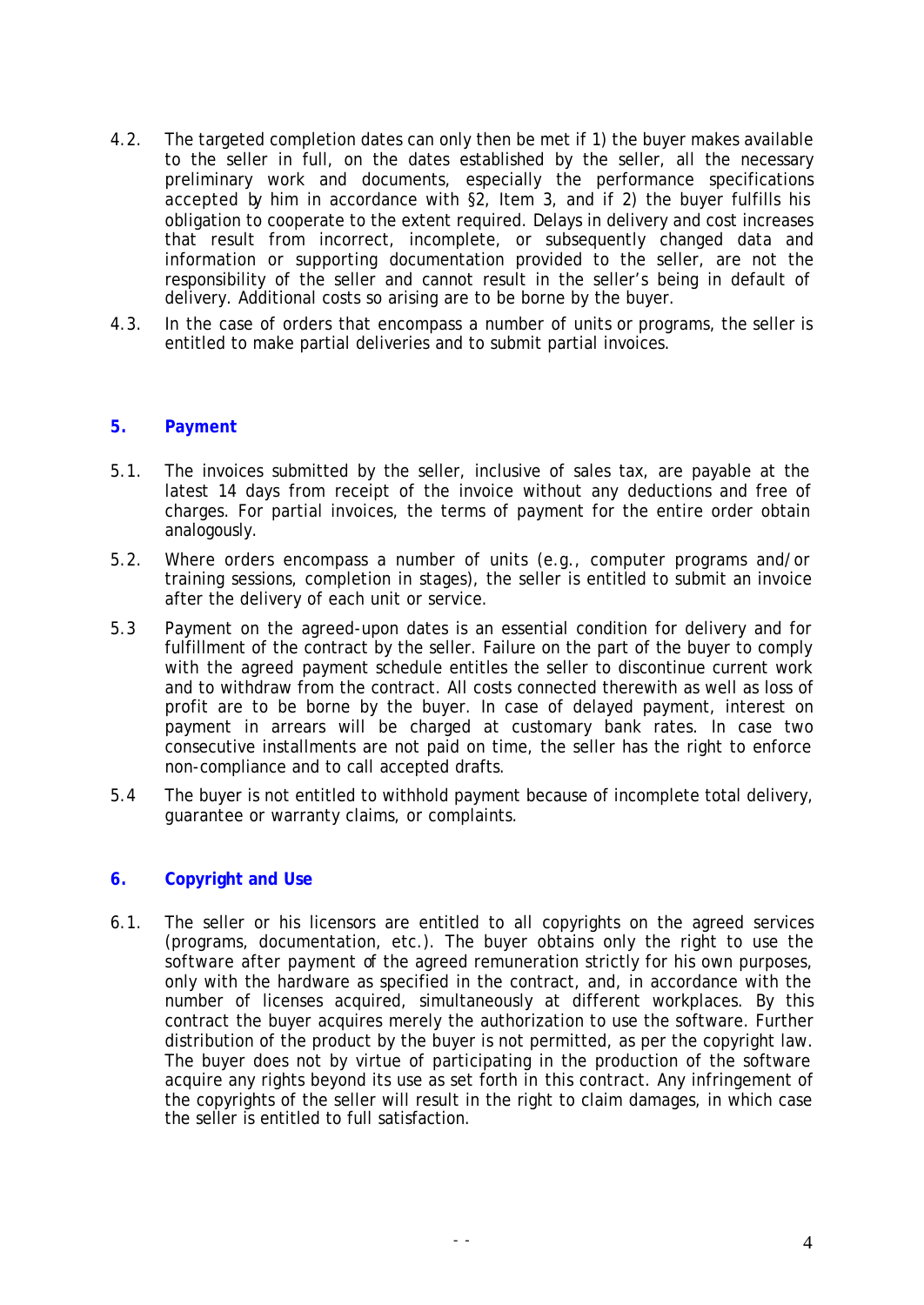- 6.2. The buyer is permitted to make copies for archival and data backup purposes only on condition that the software does not contain an express prohibition on the part of the licensor or a third party and that all notices of copyright and ownership are transferred unchanged into these copies.
- 6.3. Should the disclosure of the interfaces be necessary to produce the interoperability of the software covered by this contract, the seller is to request this of the buyer with remuneration of costs. If the seller does not comply with this stipulation and decompilation follows in accordance with copyright law, the results are to be used exclusively for the production of interoperability. Misuse will result in claims for damages.

# **7. Right of Cancellation**

- 7.1. Should the agreed-on date of a delivery be exceeded due solely to the fault or the unlawful conduct of the seller, the buyer is entitled to cancel the contract in question by registered letter if essential parts of the agreed service are not performed within a reasonable grace period and the buyer is in no way at fault.
- 7.2. Force majeure, work conflicts, natural catastrophes, and transportation stoppages, as well as other circumstances that cannot be influenced by the seller relieve the seller of the obligation to deliver or permit him to redetermine the agreed delivery period.
- 7.3 Cancellation by the buyer is only possible with the written agreement of the seller. If the seller agrees to the cancellation, he is entitled to charge not only for services rendered and accrued costs, but also a cancellation fee that represents 30% of the value of the total order not yet settled.

### **8. Warranty, Maintenance, Alterations**

8.1. Notices of defects are valid only if they concern defects that are reproducible and if they are submitted within 4 weeks after delivery of the agreed service or, in the case of custom-designed software, after acceptance of the program in accordance with §2 Item 4, and documented in writing. In fulfillment of the warranty, rectification of defects takes precedence over price reduction or rescission of the order. If the notice of defects is justified, the defects are to be remedied within an appropriate period of time, and the buyer is to make available to the seller all measures required by the latter to investigate the problem and remedy the defects.

The presumption of defectiveness in accordance with § 924 of the ABGB is ruled out.

- 8.2. Revisions and additions, which, before the agreed work is handed over, prove to be necessary because of organizational deficiencies or technical deficiencies in the program, and for which the seller bears responsibility, are to be carried out free of charge by the seller.
- 8.3. The costs for support provided, diagnosis of errors, remedying defects and failures that are the responsibility of the buyer, as well as other corrections, revisions and additions are to be carried out by the seller and the costs charged to the buyer. This is also the case for the remedying of errors when program revisions, additions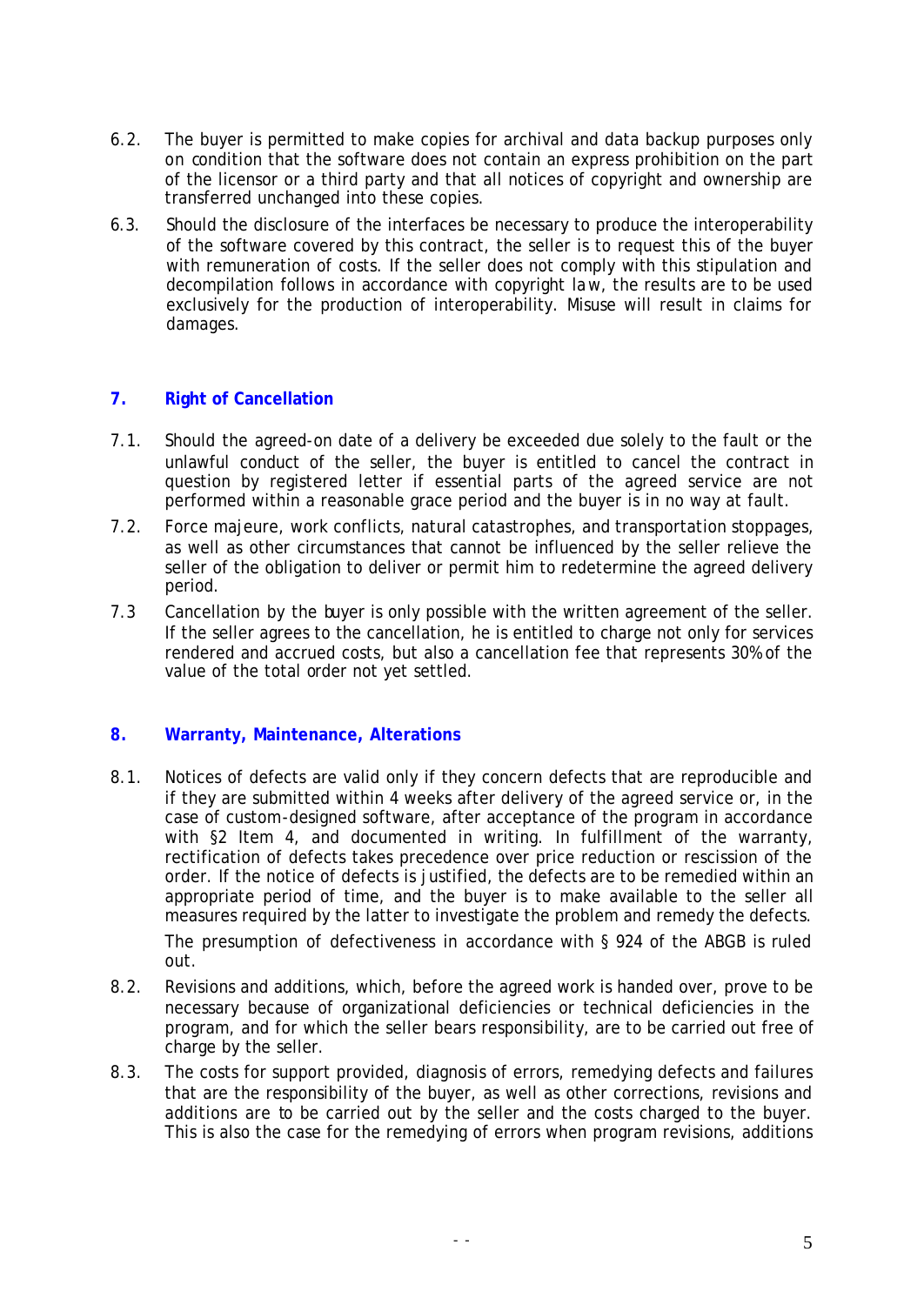or other interventions have been carried out by the buyer himself or by a third party.

- 8.4. Furthermore, the seller assumes no warranty for defects, failures or damages that are due to improper use, altered components in the operating system, interfaces and parameters, the use of inappropriate organizational resources and data carriers, insofar as these are stipulated, unusual operating conditions (particularly deviations from the installation and storage provisions) or damage during shipment.
- 8.5. For programs that are subsequently altered by programmers of the buyer or by third parties, any existing warranty of the seller's is no longer applicable.
- 8.6. Insofar as the subject of the order is the revision or supplementation of existing programs, the warranty covers the revision or supplementation. The warranty for the original program does not thereby again come into effect.

### **9. Liability**

The seller is liable for damages insofar as intent or gross negligence can be proven, within the framework of statutory regulations. Liability is excluded in case of slight negligence.

Compensation for consequential damages and financial loss, not realized savings, loss of interest, and damages arising from third-party claims against the seller is in every case, to the extent legally permissible, ruled out.

#### **10. Loyalty**

The parties to the contract obligate themselves to reciprocal loyalty. They will not hire away staff or employ, including by way of third parties, staff of the other party to the contract who have worked on the realization of the projects, during the duration of the contract or for 12 months after the end of the contract. A party to the contract in violation of this clause is obliged to pay lump-sum damages in the amount of one annual salary of the employee.

### **11. Protection of Data Privacy, Nondisclosure**

The seller obligates his employees to observe the provisions of §15 of the Data Privacy Law.

#### **12. Other**

Should individual terms of this contract be or become inoperative, this will not affect the remaining terms of this contract. The parties to the contract will work in a spirit of partnership to find an arrangement that approximates as nearly as possible the inoperative terms.